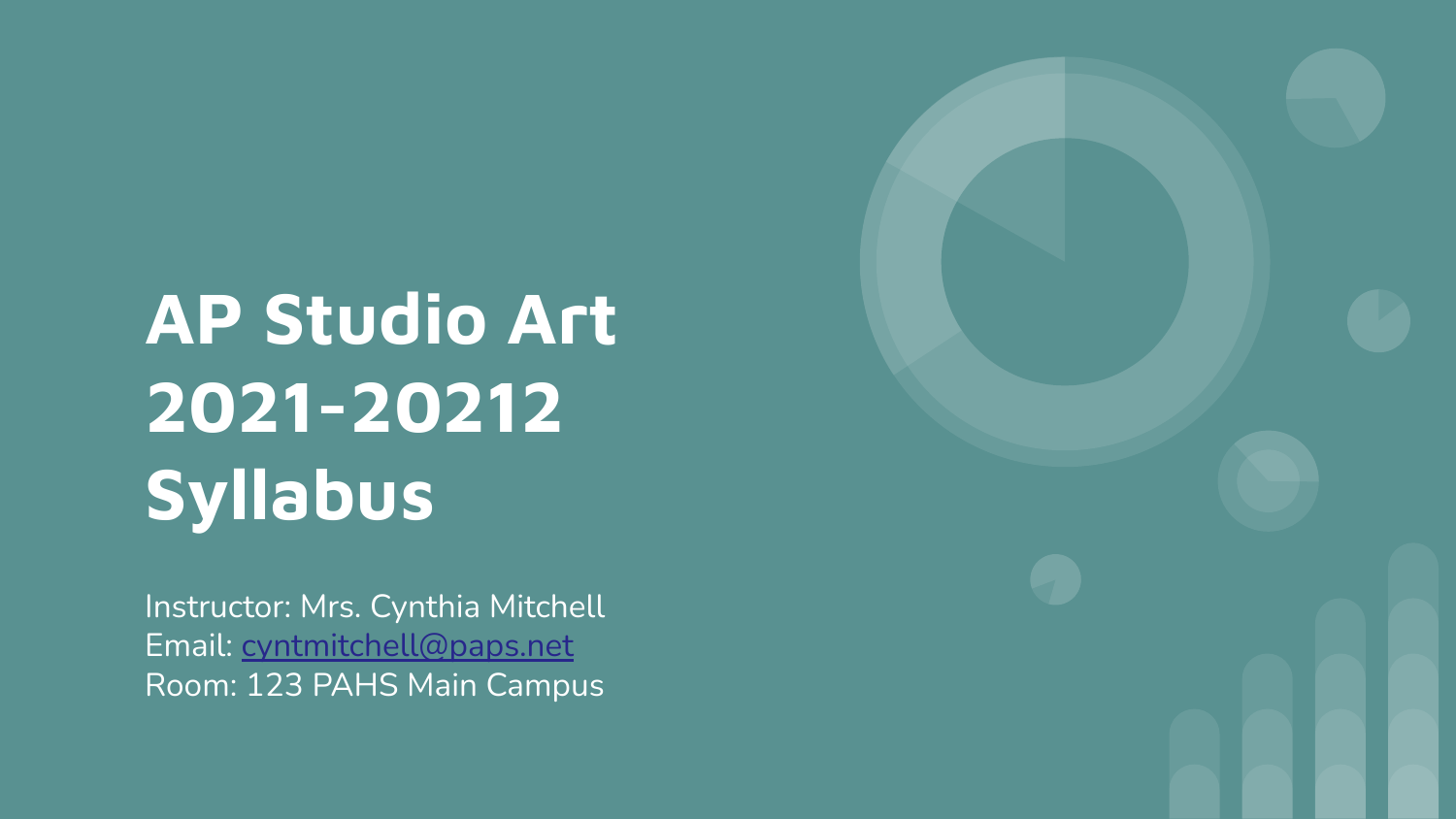### **Course Overview:**

**This is a year long course with prerequisites. Students enrolling in this course should have a minimum of 2 sequential art classes (example: Drawing and Painting I and II) or teacher approval. This course will focus on building a portfolio for submission to the College Board. Students can choose to submit a portfolio in one of the 3 categories: Drawing, 2D Design, or 3D Design.**

**Drawing:** This portfolio is designated for work that focuses on the use of mark-making, line, surface, space, light and shade, and composition. Students should consider marks that can be used to make drawings, the arrangement of marks, the materials, and processes used to make marks, and relationships of marks and ideas.

Students can work with any materials, processes, and ideas. Drawing (analog and digital), painting, printmaking, and mixed media work are among the possibilities for submission. Still images from videos or film are accepted. Composite images may be submitted.

#### **Types of Art and Design Portfolios**

**2D Art + Design:** This portfolio is designated for work that focuses on the use on the use of two-dimensional (2D) elements and principles of art and design, including: point, line, shape, place, layer, form, space, texture, color, value, opacity, transparency, time, unity, variety, rhythm, movement, proportion, scale, balance, emphasis, contrast, repetition, figure/ground relationship, connection, juxtaposition and hierarchy. Students should consider how materials, processes, and ideas can be used to make work that exists on a flat surface.

Students can work with any materials, processes, and ideas. Graphic design, digital imaging, photography, collage, fabric design, weaving, fashion design, fashion illustration, painting, and printmaking are among the possibilities for submission. Still images from videos or film are accepted. Composite images may be submitted.

**3D Art + Design:** This portfolio is designated for work that focuses on the use of three-dimensional (3D) elements and principles of art and design, including point, line, shape, plane, layer, form, volume, mass, occupied/unoccupied space, texture, color, value, opacity, transparency, time, unity, variety, rhythm, movement, proportion, scale, balance, emphasis, contrast, repetition, connection, juxtaposition, and hierarchy. Students should consider how materials, processes, and ideas can be used to make work that involves space and form.

Students can work with any materials, processes, and ideas. Figurative or non figurative sculpture, architectural models, metal work, ceramics, glasswork, installation, performance, assemblage, and 3-D fabric/fiber arts are among the possibilities for submission. Still images from videos or film are accepted. Composite images may be submitted.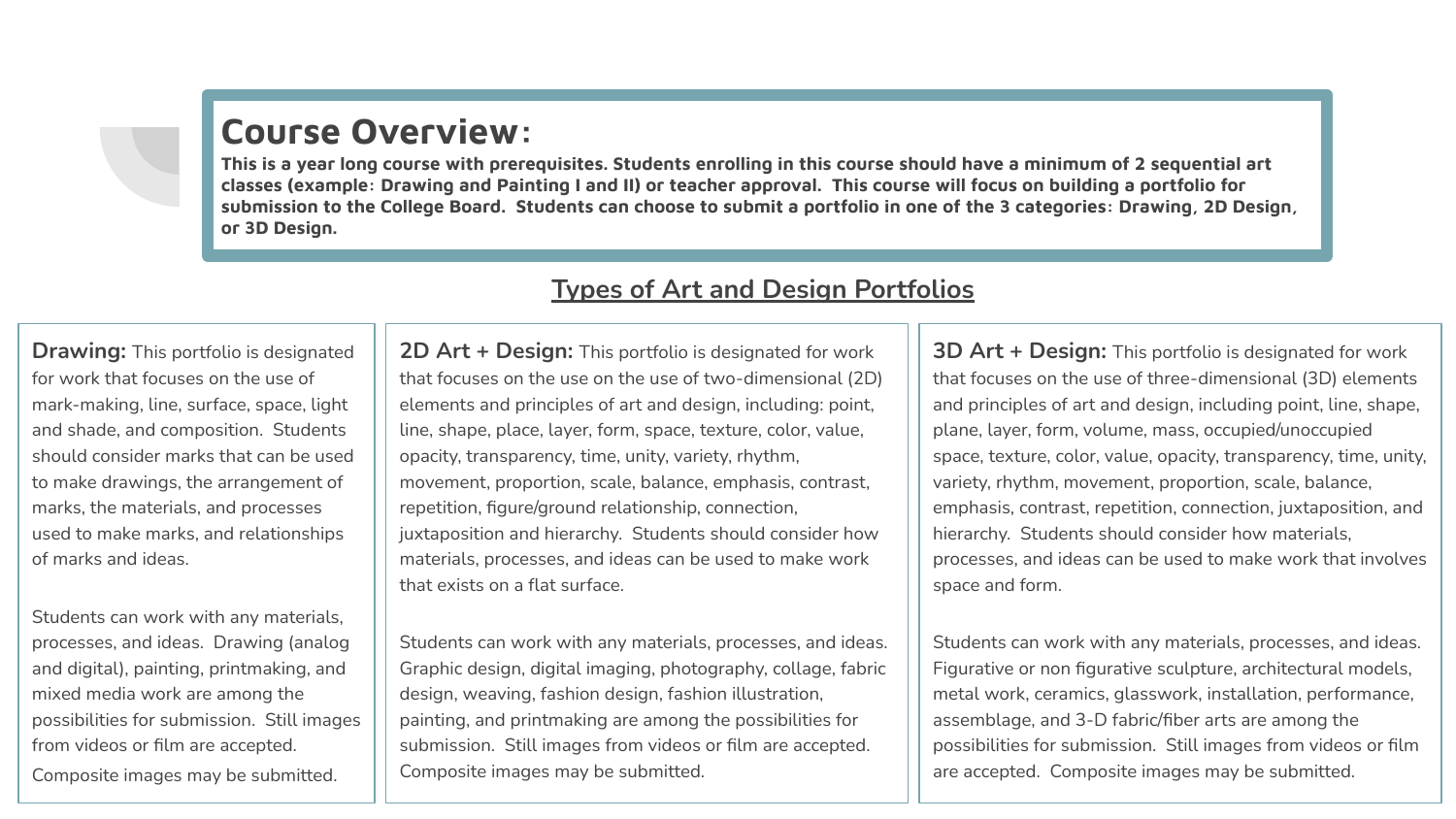## **Portfolio Requirements**

#### **Section I: Selected Works**

- ❏ Carefully select the works that best demonstrate your skillful use of materials, processes, and ideas.
- ❏ Pieces can be related to each other, but do not have to be.
- ❏ Selected works can be shared with the Sustained Investigation Section, but do not have to be.
- ❏ For each work, write about your materials, ideals, and processes for creating the work. Use the "Word Count" tool to check your characters, you allowed 100 characters per section only.
- ❏ The most successful responses are those that clearly relate to the image, directly and completely address the prompts, and provide skillful evidence of materials, processes and ideas shown in the work. You will not be evaluated on spelling, grammar, or punctuation.

#### **Section II: Sustained Investigation**

❏ You will submit images, but they don't ALL have to be COMPLETED pieces. You'll need to WRITE about your completed pieces (ideas, materials, processes), but not for detail shots or process shots (sketches, failed attempts at something that led to the final completed project.)

#### **Section III: Sustained Investigation Statement**

- ❏ 1200 Characters Max
- ❏ What QUESTIONS led you to your chosen sustained investigation topic?
- ❏ Why did you focus on this topic? Why is this topic urgent? How is it related to you personally? What experiences did you have related to this topic that made it interesting enough to focus on?
- ❏ How does this collection of: sketches, failed attempts, journals, rough drafts, and experiments come together to be part of your Sustained Investigation?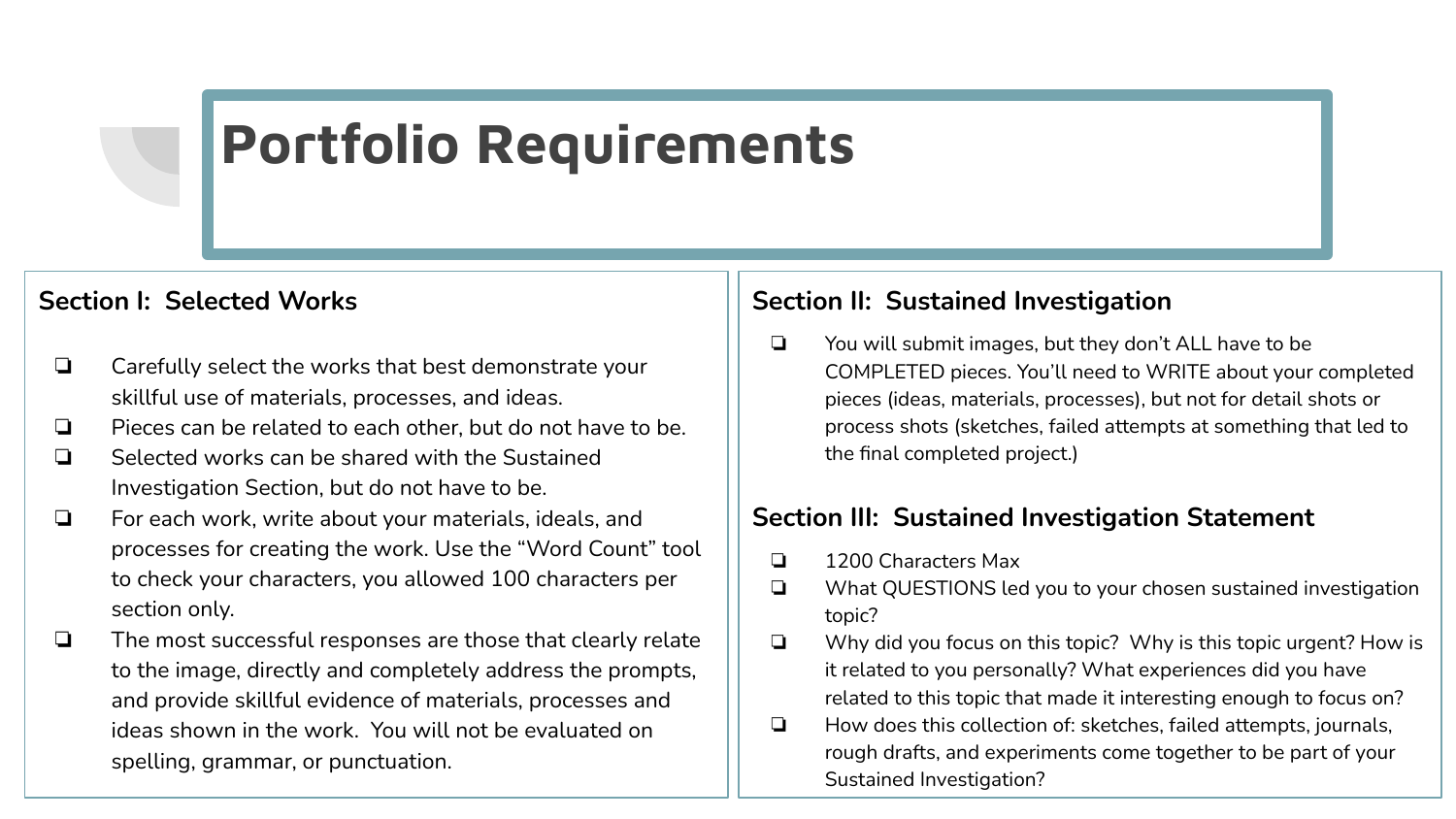## **Course Skills:** The AP Instructor will cover these three course skills:

| <b>Course Skill I</b>                                                                                                                                                                     | <b>Course Skill II</b>                                                                                                                                                                                                                                                                                                                                                  | <b>Course Skill III</b>                                                                                                                                                                                                       |  |  |
|-------------------------------------------------------------------------------------------------------------------------------------------------------------------------------------------|-------------------------------------------------------------------------------------------------------------------------------------------------------------------------------------------------------------------------------------------------------------------------------------------------------------------------------------------------------------------------|-------------------------------------------------------------------------------------------------------------------------------------------------------------------------------------------------------------------------------|--|--|
| <b>Inquiry and Investigation</b><br>Investigate materials, processes, and<br>ideas                                                                                                        | <b>Making Through Practice,</b><br><b>Experimentation, and Revision</b><br>Make works of art and design by<br>practicing, experimenting, and revising                                                                                                                                                                                                                   | <b>Communication and Reflection</b><br>Communicate ideas about art and<br>design                                                                                                                                              |  |  |
| <b>Big Ideas</b><br>Big ideas structure students'<br>development of understanding and<br>skills, enabling them to connect with<br>what they learn with prior knowledge<br>and experiences | <b>Essential Questions and</b><br><b>Enduring Understandings</b><br>Essential questions are open-ended<br>inquiries meant to provoke thought,<br>inquiry, discussion and understanding<br>related to the big ideas                                                                                                                                                      | <b>Learning Objectives</b><br>Define what students need to know and<br>do to develop enduring understandings<br>and course skills. Achievement of the<br>course learning objectives is essential<br>for success in the course |  |  |
| The 3 Big Ideas of AP Art and<br><b>Design Are:</b><br>Investigate materials, processes,<br>1.<br>and ideas<br>Make art and design<br>2.<br>3.<br>Present art and design                  | <b>Essential Questions Offer:</b><br>Opportunities to consider evidence,<br>challenge assumptions, and support of<br>own ideas<br><b>Enduring Understandings Are:</b><br><b>Responses to Essential Questions</b><br>1 <sub>1</sub><br>Developed over time by learning,<br>2 <sub>1</sub><br>applying, and connecting knowledge<br>and skills throughout the course year | <b>Essential Knowledge</b><br>Statements accompany each learning<br>objective and describe the information<br>students need to demonstrate each<br>learning objective.                                                        |  |  |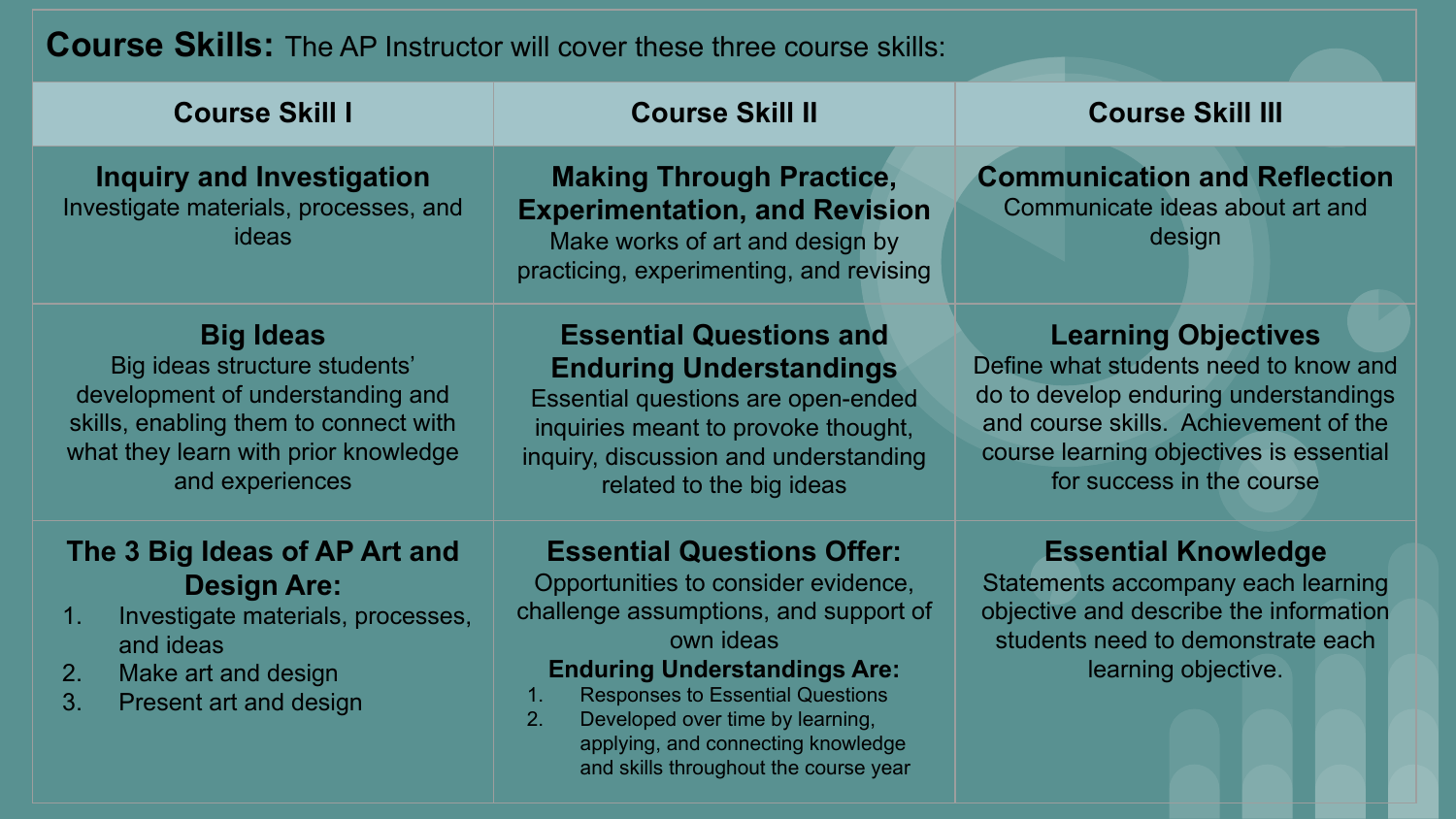# **Critique**

Critiques are an integral part of all classes. All students are brought together for critiques when they have major assignments due. Each student must show his or her work and briefly discuss his or her intent. The class is then expected to provide positive feedback and offer suggestions for improvement. All students participate. Critique is a vital part of our curriculum at all levels, focusing on The Elements and Principles of Art and Design and how to find and discuss certain Elements and Principles in a work of art. The vocabulary of art is introduced through the foundation classes and is reinforced through the verbal and written critique and exhibition reviews. These critiques generally take the entire class to complete, sometimes more than one class period. The instructor does very little of the talking during these sessions - other than beginning the process with a recapping of the criteria for the project and a reminder to students to address the criteria as part of their discussion. For grading purposes, a simplified rubric based on the actual AP Scoring Guidelines for Studio Art is used. Additionally, there is ongoing dialogue with students on an individual basis during class time. As well, the students' dialogue with each other about their work is an integral component for their growth as artists.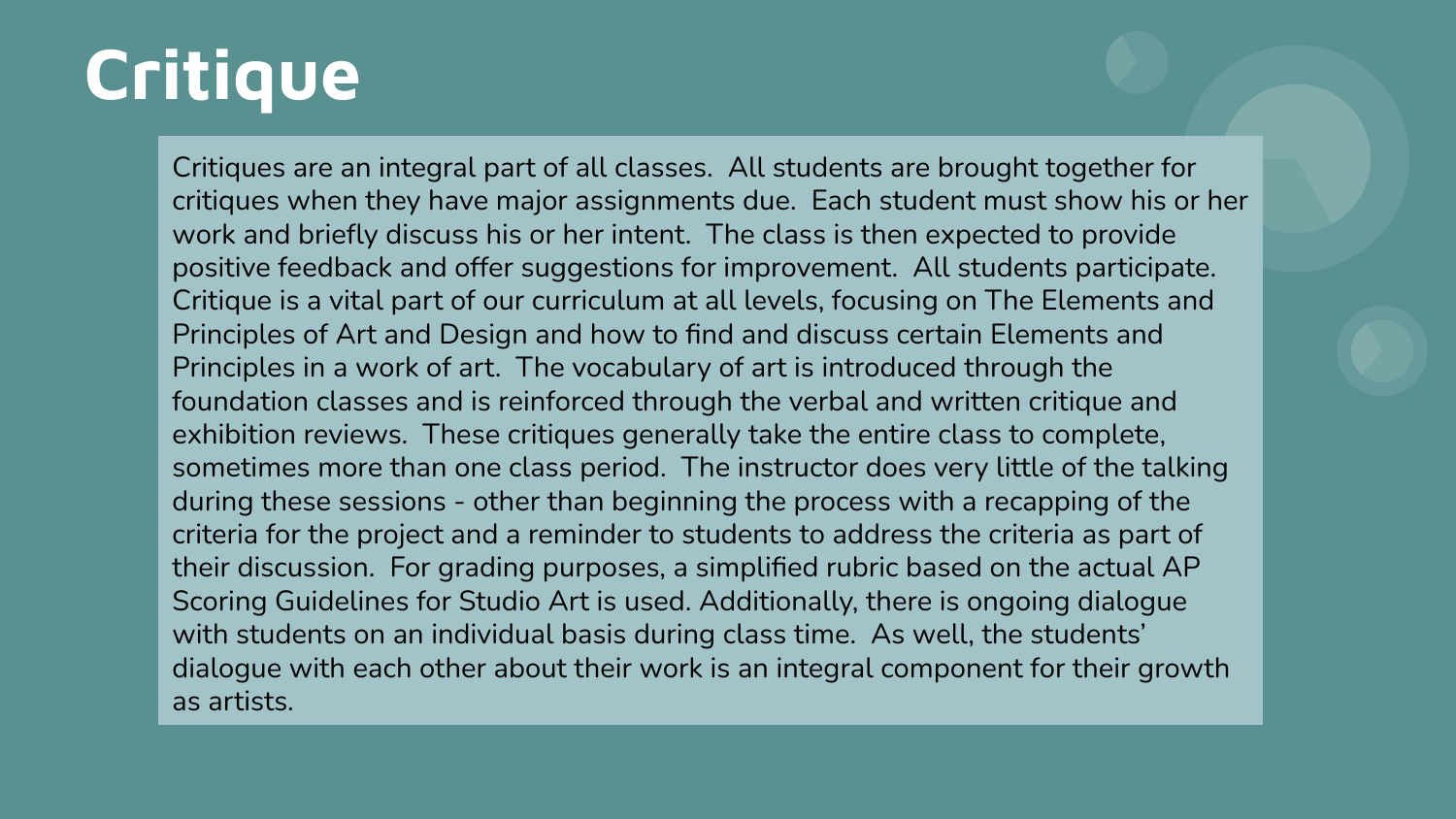#### **Assessment**

In addition to critique, students will be assessed on: process that reflects growth and change, materials, processes, and ideas used, and shows evidence of practice, experimentation, and/or revision.

| <b>Scoring</b><br><b>Criteria</b>                           | 5                                                                                                     | $\overline{\mathbf{4}}$                                            | 3                                                                                                                            | $\overline{\mathbf{2}}$                                             |                                                                     | <b>Student</b> | <b>Teacher</b> |
|-------------------------------------------------------------|-------------------------------------------------------------------------------------------------------|--------------------------------------------------------------------|------------------------------------------------------------------------------------------------------------------------------|---------------------------------------------------------------------|---------------------------------------------------------------------|----------------|----------------|
| 2D/3D/<br><b>Drawing Art</b><br>and Design<br><b>Skills</b> | Visual evidence<br>of ADVANCED<br>skills                                                              | Visual evidence<br>of good skills                                  | Visual evidence<br>of <i>moderate</i><br>skills                                                                              | Visual evidence<br>of rudimentary<br>skills                         | Little to no<br>visual evidence<br>of skills                        |                |                |
| Materials,<br>Processes,<br><b>Ideas</b><br>(MPI)           | <b>Visual</b><br>relationships<br>among MPI are<br>clearly evident<br>and<br>demonstrate<br>synthesis | <b>Visual</b><br>relationships<br>among MPI are<br>clearly evident | <b>Visual</b><br>relationships<br>among MPI are<br>evident but may<br>be <i>unclear</i> or<br>inconsistently<br>demonstrated | Little to no<br>evidence of<br>visual<br>relationships<br>among MPI | Little to no<br>evidence of<br>visual<br>relationships<br>among MPI |                |                |
| Writing                                                     | Written evidence<br><i>identifies</i> MPI                                                             | Written evidence<br><i>identifies</i> MPI                          | Written evidence<br><i>identifies</i> MPI                                                                                    | Written evidence<br>may identify<br><b>MPI</b>                      | Written evidence<br>may identify<br><b>MPI</b>                      |                |                |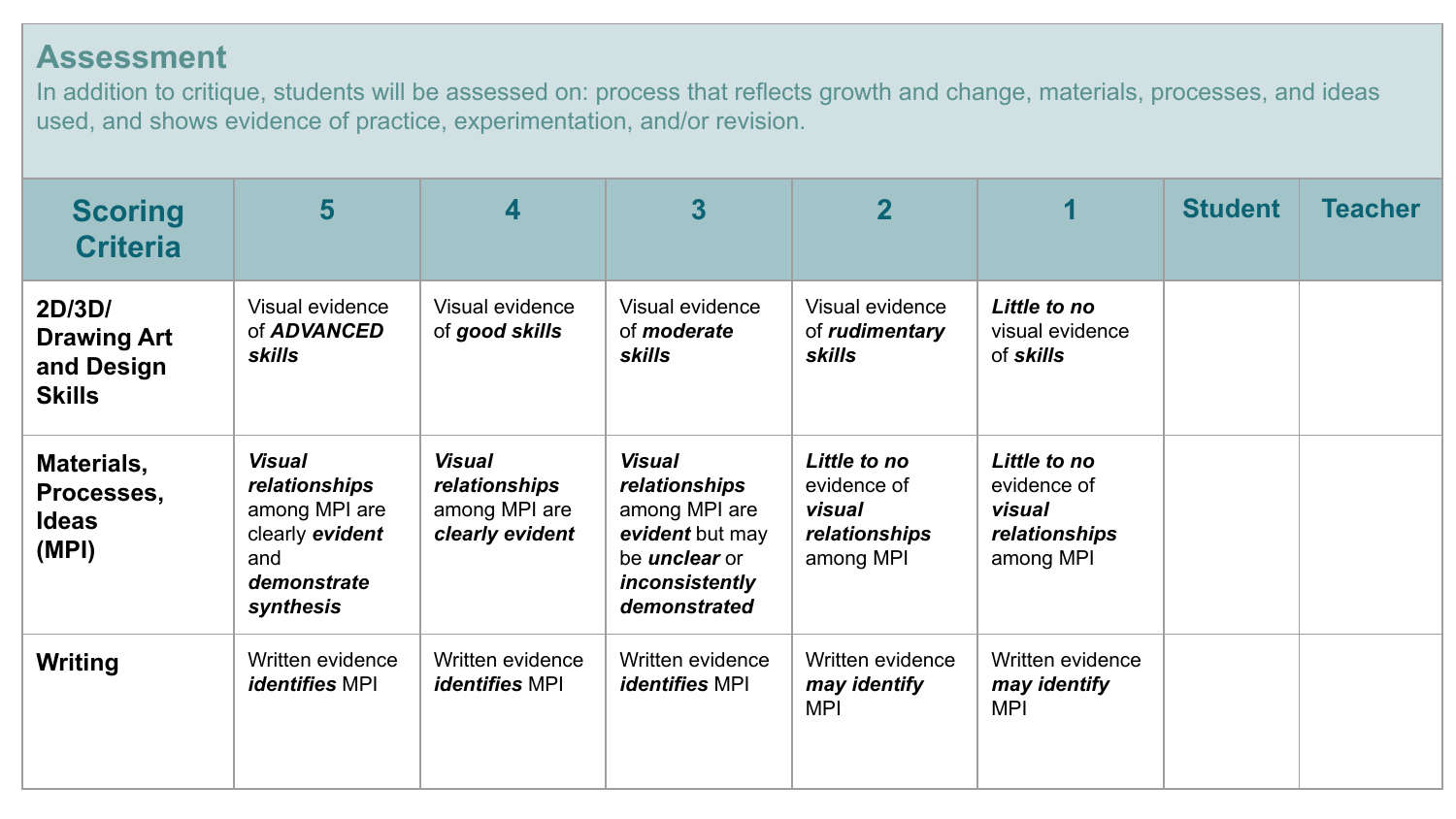# **Artistic Integrity & Copyright**

Students are not allowed to work from published photographs or other copyrighted work. Copyright issues are discussed with the students early on - they are made aware of the legal issues involved with working from someone's published work.

This course teaches students to understand integrity in art and design as well as what constitutes plagiarism. If students produce work that makes use of others' work, this course teaches students how to develop their own work so that it moves beyond duplication of the referenced work(s). Copyright issues are discussed with the students early on - they are made aware of legal issues involved with working from someone's published work. While there are specific things that students can only reference through a photograph (such as certain animals,) students thoroughly understand that the image is merely for reference and must be transformed through their own individual expression.

If students use imagery that can be directly attributed to an artist, living or deceased, they must cite it in MLA 8 style and turn in their sources to their instructor. The student must also alter the imagery to a degree of at least 90%. Perth Amboy School District has strict plagiarism policies in place and all instructor will adhere and enforce these policies.